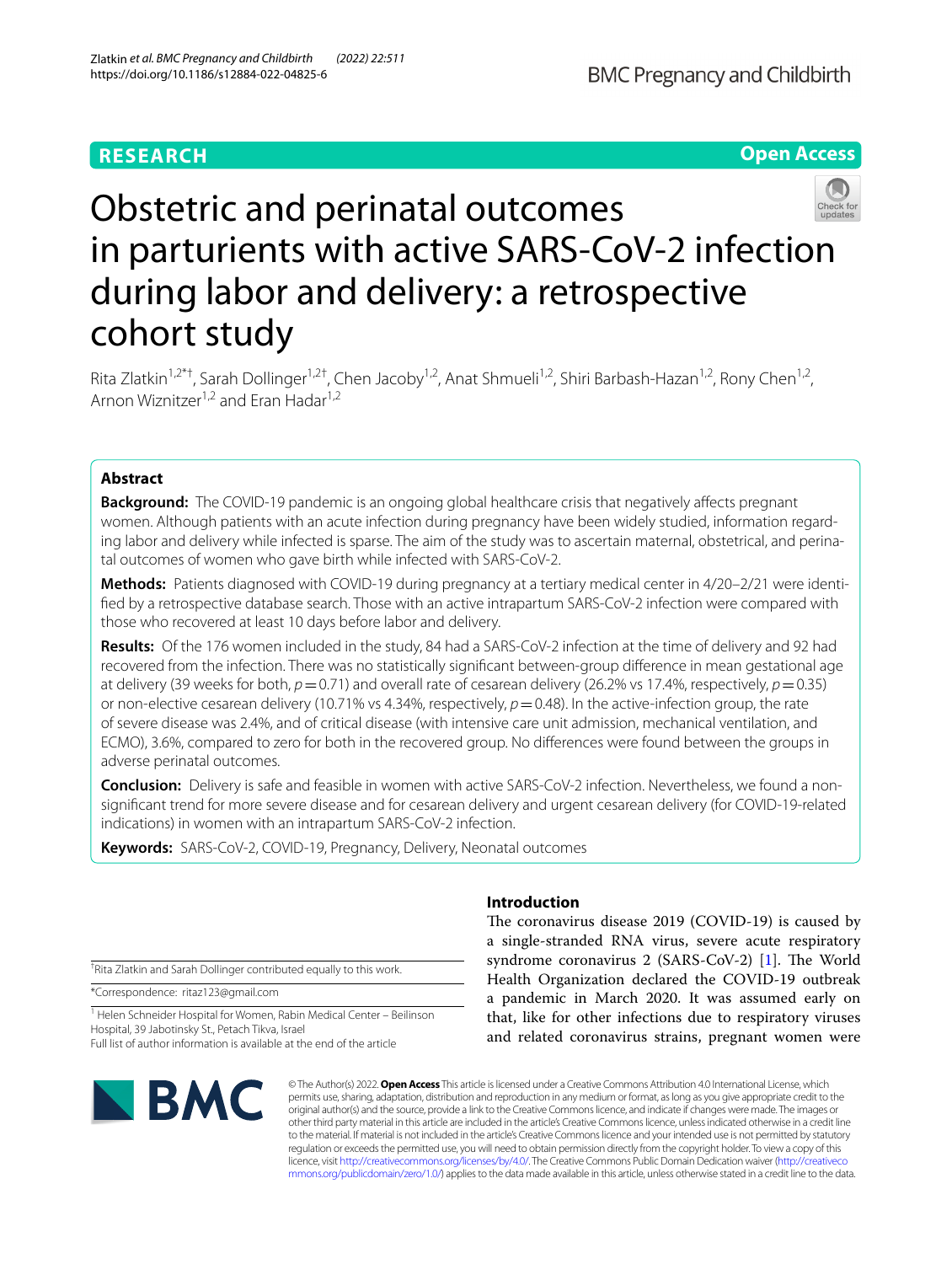more vulnerable to SARS-CoV-2 infection and at higher risk of severe disease and complications than the general population [[2,](#page-7-1) [3](#page-7-2)]. Investigations regarding the efect of COVID-19 infection on maternal and fetal outcomes are still ongoing [\[4](#page-7-3)]. Of note, there are several reports of higher rates of admission to intensive care units (ICU), preterm birth, cesarean delivery, and preeclampsia in SARS-CoV-2-infected women [[5–](#page-7-4)[10\]](#page-7-5). Furthermore, despite the many studies on pregnancy and SARS-CoV-2 infection, the literature on parturients with an active infection during delivery is sparse. Data are lacking on the potential impact of the acute infection, or the isolated environmental setting, on diferent aspects of the delivery process, mainly the mode of delivery, and possibly other outcome factors.

The aim of the present study was to examine maternal, obstetrical, and perinatal outcomes of women with an active SARS-CoV-2 infection at the time of delivery compared to patients who recovered from COVID-19 during pregnancy. The composition of the control group was based on a previous study by Fan et al. [[11\]](#page-7-6) which found no adverse or neonatal efects in COVID-19-recovered parturients.

#### **Methods**

#### **Study population**

All pregnant women who gave birth at a tertiary medical center between April 2020 and February 2021 and were infected with COVID-19 during pregnancy were identifed by retrospective search of the hospital's electronic database. The cohort was divided into two groups: those who tested positive for SARS-CoV-2 up to 10 days prior to delivery and with those who had recovered from the infection by the time of delivery.

#### **Setting**

The intrapartum setting for women who are acutely infected with SARS-CoV-2 is signifcantly diferent from that of other parturients. They give birth in a positively pressured delivery room without escorts and are obligated to wear a disposable non-woven face mask. Each patient is supervised by a dedicated midwife who is present in the COVID-designated delivery room or observed via a sound and video monitor by the delivery room medical staf. All caregivers who are in close contact with the patient are obligated to use personal protective equipment, including gloves, isolation gown, N95 fltering face-piece, respirator, and face shield.

#### **Defnitions**

The diagnosis of SARS-CoV-2 infection (Alpha and Delta variants) was based on a positive result of realtime reverse transcriptase polymerase-chain-reaction

(RT-PCR) assay of a nasopharyngeal swab specimen (Seegene, Songpa-gu, South Korea). Pregnant women in our center were routinely screened for SARS-CoV-2 if they were in active labor, admitted to the hospital for any reason, quarantined due to exposure to a known COVID-19 patient, and/or had signs or symptoms related to COVID-19. All neonates born to SARS-CoV-2-positive parturients were tested for the virus at 24 and 48 h after birth. Our institution's policy was to recommend for seperation between the mother and neonate after birth in order to prevent neonatal infection, however it was not mandatory.

Recovery from COVID-19 was defned according to the criteria of the Israel Ministry of Health [[12](#page-7-7)]: at least 10 days had passed since the initial positive test (or borderline-positive test with a confmatory PCR result) and the patient had had none of the following symptoms for at least 3 days: fever≥38 °C, dyspnea or cough or any other respiratory symptom that did not subside, vomiting, and diarrhea.

The severity of COVID-19 disease was ascertained according to the criteria of Wu et al. [[13\]](#page-7-8), as follows: mild – any symptoms related to COVID-19; severe – tachypnea (respiratory rate>30), peripheral oxygen saturation less than 94%, and/or signifcant lung infitratres; critical – respiratory failure, septic shock, or mutiple organ dysfunction.

Grand multiparity was defned as parity equal to or greater than fve. Preterm birth was defned as delivery before 37 gestational weeks. Birthweight percentiles were calculated using a nationally accepted, gender-specifc, reference growth curve  $[14]$ . Large for gestational age (LGA) was defined as birthweight above the  $90<sup>th</sup>$  percentile for gestational age, and small for gestational age (SGA), defined as birthweight below the  $10<sup>th</sup>$  percentile for gestatonal age.

For the present study, we documented the lowest peripheral oxygen saturation level measured during hospitalization and blood tests were performed throughout the peripartum. We present the highest or lowest laboratory values according to clinical relevance. The standard cutofs of our institution were used for all hematological and biochemical parameters.

Antepartum and/or postpartum treatment for COVID-19 consisted of a prophylactic dose of low-molecular-weight heparin (LMWH), alone for hospitalized symptomatic patients and combined with dexamethasone 6 mg daily for 10 days or until discharge for patients with severe disease.

#### **Data collection**

Data were retrieved from the hospital's comprehensive computerized maternal and neonatal medical records,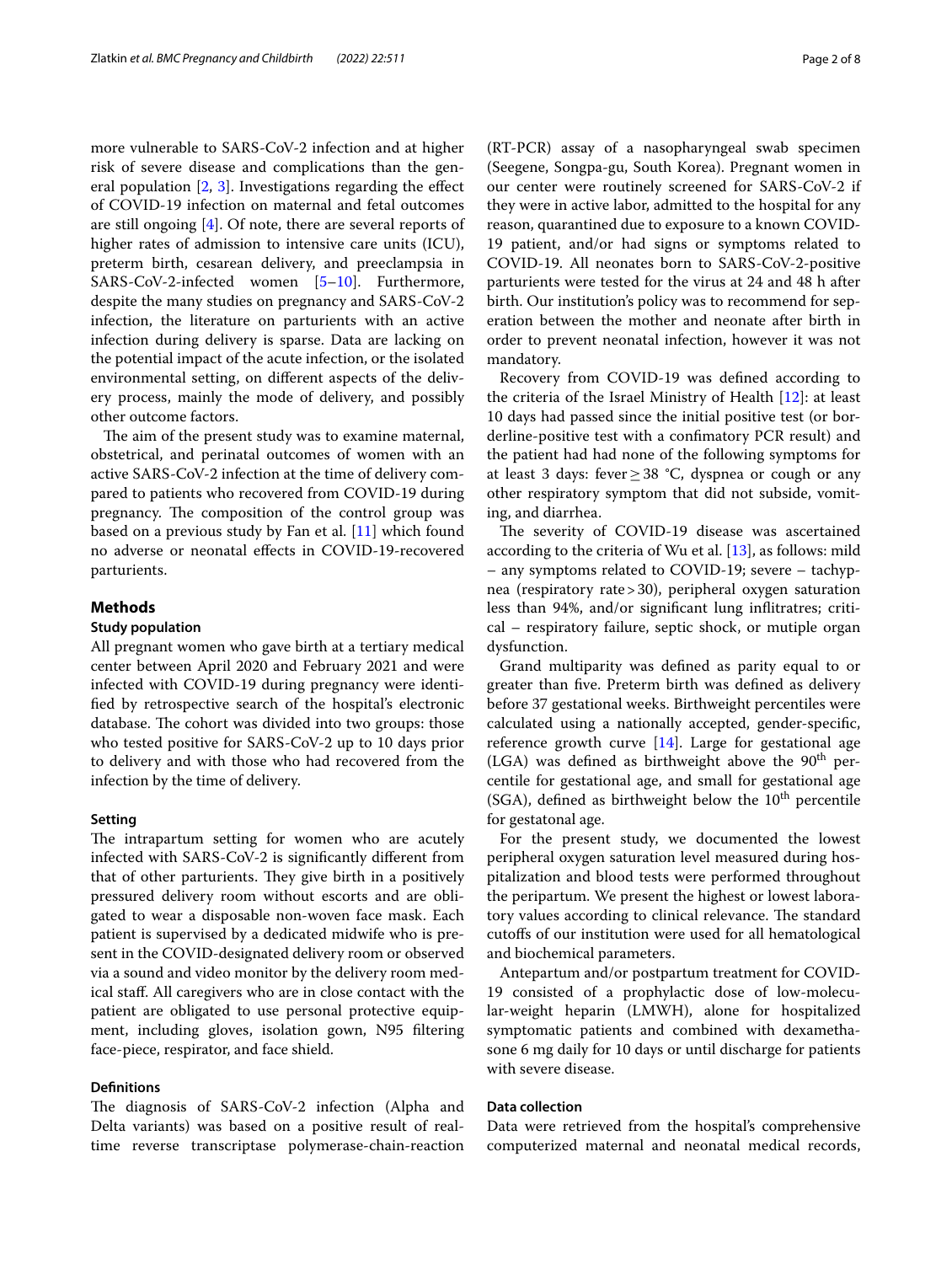including records from the emergency room triage, delivery room, maternal–fetal hospitalization, and neonatal nursery or NICU. The collected data included maternal demographics, medical and obstetrical background, antepartum pregnancy follow-up, SARS-CoV-2 test results, COVID-19 clinical parameters and complications, hematological and biochemical test results in the peripartum period, peripartum and postpartum treatment for COVID-19, and obstetrical and perinatal outcomes.

#### **Outcome measures**

The primary outcome measure of the study was mode of delivery. Secondary outcomes were maternal SARS-CoV-2 infection characteristics (disease severity, ICU admission and mechanical ventilation), preterm birth, perinatal complications (low Apgar score, NICU admission, and neonatal acidemia defned as umbilical cord pH<7.2) and neonatal SARS-CoV-2 infection.

#### **Statistical analysis**

Data analysis was performed with Statistical Analysis Software version 9.4 (SAS, Cary, NC, USA). Data are presented as median and interquartile range (IQR). Continuous variables were compared using the general linear

model. Chi-square and Fisher's exact tests were used for categorical variables, as appropriate. Diferences were considered significant when *p*-value was < 0.05.

#### **Ethics**

The study was approved by the Institutional Review Board of Rabin Medical Center (approval no. 331–20- RMC). Informed consent was waived due to the study's retrospective design by the Institutional Review Board of Rabin Medical Center. I confrm that all methods were carried out in accordance with all relevant guidelines and regulations.

#### **Results**

A total 176 women met the inclusion criteria: 84 were diagnosed with active intrapartum SARS-CoV-2 infection and 92 had recovered from COVID-19 by the time of labor and delivery. There were no significant betweengroup diferences in baseline demographic and clinical characteristics, as shown in Table [1](#page-2-0).

The characteristics of the SARS-CoV-2 infection in the two groups are described in Table [2](#page-3-0). Women in the active-infection group were diagnosed at a signifcantly more advanced gestational age than the recovered group (38.5 vs. 29 gestational weeks, respectively.  $p < 0.0001$ )

<span id="page-2-0"></span>**Table 1** Clinical and pregnancy characteristics of pregnant women with COVID-19 with or without active disease at delivery

| <b>Clinical and pregnancy characteristics</b> | COVID-19- recovered patients | <b>COVID-19-active patients</b> | p-value |
|-----------------------------------------------|------------------------------|---------------------------------|---------|
|                                               | $N = 92$                     | $N = 84$                        |         |
| Maternal age (years)                          | $30(17-45)$                  | $30(20-44)$                     | 0.965   |
| Body mass index (kg/m <sup>2</sup> )*         | 24.4 (17.9-40.1)             | 23.5 (17.3-41)                  | 0.754   |
| Gravidity                                     | $3(1-14)$                    | $3(1-12)$                       | 0.761   |
| Parity                                        | $1.5(0-10)$                  | $2(0-9)$                        | 0.913   |
| <b>Nulliparity</b>                            | 26 (28.26%)                  | 22 (26.19%)                     | 0.943   |
| <b>Multiparity</b>                            | 10 (10.87%)                  | 10 (11.9%)                      | 0.943   |
| Previous cesarean delivery                    | 14 (15.22%)                  | 14 (16.67%)                     | 0.839   |
| <b>Coexisting medical diseases</b>            |                              |                                 |         |
| Asthma                                        | 2(2.15%)                     | $1(1.2\%)$                      | 1       |
| Inflammatory bowel disease                    | 3(3.26%)                     | $0(0\%)$                        | 0.247   |
| <b>Diabetes mellitus</b>                      | 3(3.26%)                     | 2(2.38%)                        |         |
| <b>Thyroid disease</b>                        | 8(8.7%)                      | 2(2.38%)                        | 0.103   |
| <b>Chronic hypertension</b>                   | $0(0\%)$                     | 1(1.19%)                        | 0.477   |
| Anxiety disorder                              | 3(3.26%)                     | 2(2.38%)                        | 1.      |
| Antiphospholipid antibodies syndrome          | 2(2.17%)                     | $0(0\%)$                        | 0.498   |
| <b>Chronic medication use</b>                 | 16 (17.39)                   | 8(9.52)                         | 0.186   |
| Mode of conception                            |                              |                                 |         |
| Spontaneous                                   | 87 (94.57%)                  | 79 (94.05%)                     | 0.724   |
| <b>Assisted reproduction</b>                  | 5(5.43%)                     | 3(3.57%)                        | 0.724   |
| <b>Gestational diabetes mellitus</b>          | 13 (14.13%)                  | 15 (17.86%)                     | 0.541   |
| Hypertensive disorders in pregnancy           | 2(2.17%)                     | 2(2.38%)                        | 0.134   |

Values are presented as median (range) for continuous variables and as n (%) for categorical variables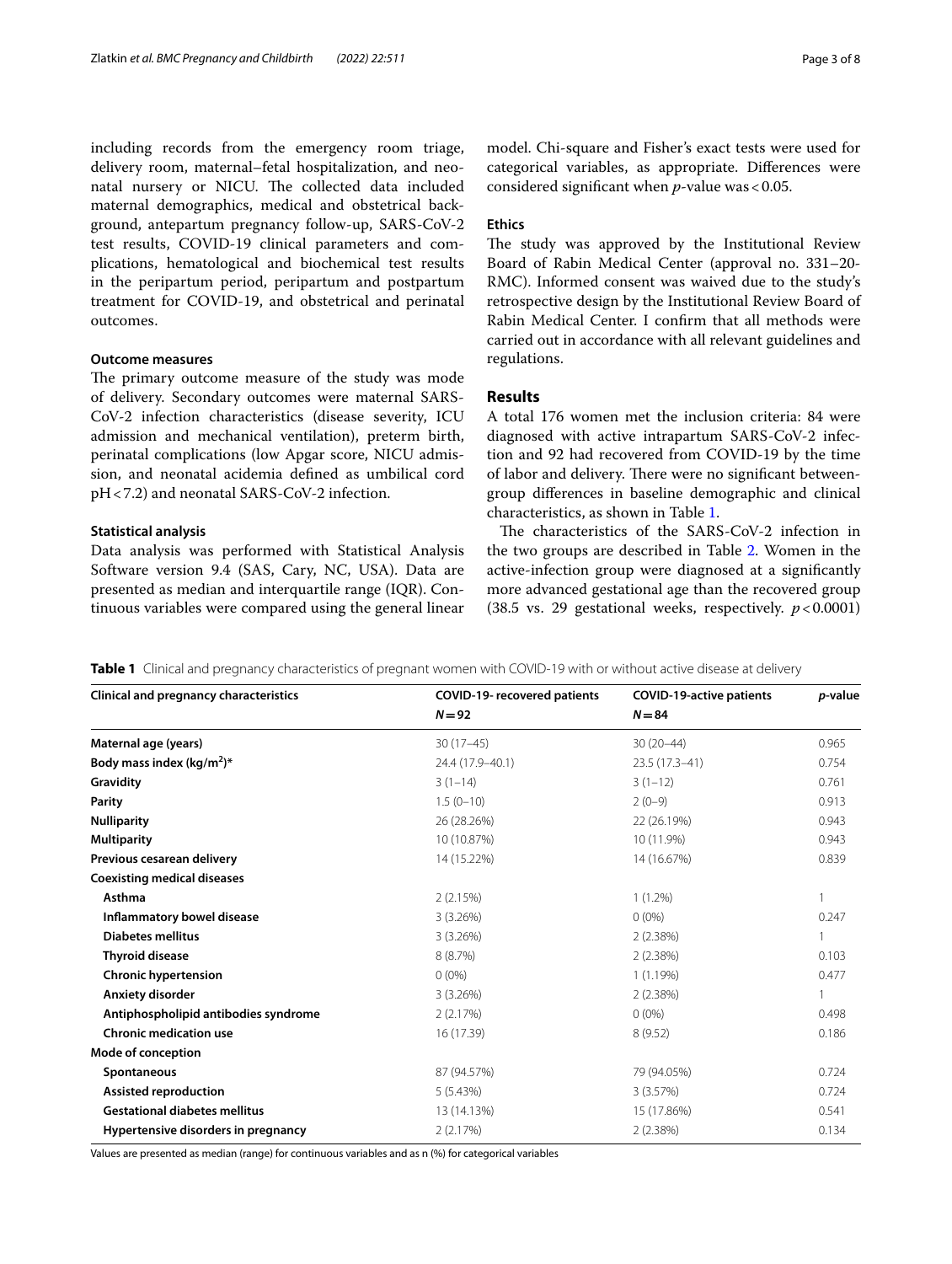<span id="page-3-0"></span>**Table 2** Characteristics of COVID-19 disease in pregnant women with or without active disease at delivery

| <b>COVID-19 characteristics</b>      | <b>COVID-19-recovered patients</b> | <b>COVID-19-active patients</b> | <i>p</i> -value |
|--------------------------------------|------------------------------------|---------------------------------|-----------------|
|                                      | $N = 92$                           | $N = 84$                        |                 |
| Gestational age at diagnosis (weeks) | $29(9 - 39)$                       | $38.5(25-41)$                   | < 0.0001        |
| Symptomatic COVID-19*                | 41 (57.74%)                        | 28 (33.33%)                     | < 0.001         |
| Symptoms <sup>a</sup>                |                                    |                                 |                 |
| <b>Malaise</b>                       | 27 (38.02%)                        | 11 (13.10%)                     | < 0.001         |
| Cough                                | 15 (21.12%)                        | 16 (19.05%)                     | 0.84            |
| Anosmia and/or ageusia               | 13 (18.30%)                        | 5(5.95%)                        | 0.02            |
| Fever                                | 12 (16.90%)                        | 8 (9.52%)                       | 0.23            |
| <b>Dyspnea</b>                       | 12 (16.90%)                        | 4 (4.76%)                       | 0.01            |
| Sore throat                          | 5 (7.04%)                          | 2(2.38%)                        | 0.24            |
| Gastrointestinal                     | 8 (11.26%)                         | 2(2.38%)                        | 0.04            |
| Oxygen saturation (%) <sup>b</sup>   | 98 (94-100)                        | 98 (82-100)                     | 0.78            |
| < 94%                                | $0(0\%)$                           | $5(6.0\%)$                      | 0.14            |
| <b>COVID-19 severity</b>             |                                    |                                 |                 |
| Mild                                 | 41 (57.74%)                        | 23 (27.38%)                     | 0.002           |
| <b>Severe</b>                        | $0(0\%)$                           | 2(2.38%)                        | 0.50            |
| <b>Critical</b>                      | $0(0\%)$                           | $3(3.60\%)$                     | 0.25            |
| Hospitalization                      | 2(2.17%)                           | 8 (9.52%)                       | 0.04            |
| <b>ICU</b> admission                 | $0(0\%)$                           | $3(3.60\%)$                     | 0.10            |
| <b>Invasive ventilation</b>          | $0(0\%)$                           | $3(3.60\%)$                     | 0.10            |
| <b>ECMO</b>                          | $0(0\%)$                           | $3(3.60\%)$                     | 0.10            |

Values are presented as median (range) for continuous variables and as n(%) for categorical variables

*Abbreviations*: *ICU* Intensive care unit, *ECMO* Extracorporeal membrane oxygenation

<sup>a</sup> Data were missing for 21 women in the recovered group

<sup>b</sup> Data were missing for 68 women in the recovered group and 47 women in the active- infection group

and were less symptomatic at the time of initial SARS-CoV-2 diagnosis (33.33% vs. 57.74%,  $p < 0.001$ ). The most common symptoms in the active-infection group were cough (19.05%), malaise (13.1%), and fever (9.52%), and in the recovered group, malaise (38.02%), cough (21.12%) and anosmia/ageusia (18.30%). There was no difference in median peripheral oxygen saturation between the groups. Peripheral oxygen saturation was less than 94% in 6% of the active-infection group but in none of the women in the recovered group  $(p=0.14)$ . The active infection group also had a signifcantly higher rate of hospital admission for COVID-19 (9.52% vs. 2.17% in the recovered group,  $p=0.04$ ), and ICU admission (3.6% vs 0,  $p = 0.1$ ). Three patients in the active-infection group required mechanical ventilation followed by extracorporeal membrane oxygenation (ECMO), whereas none of the patients in the recovered group required these measures (3.6% vs 0,  $p=0.1$ ). The active-infection group was also characterized by a signifcantly lower rate of mild COVID-19 disease (27.38% vs. 57.74% in the recovered group,  $p = 0.002$ ), and significantly higher rates of severe and critical disease (2.38% vs 0 and 3.60% vs 0, respectively,  $p = 0.1$  for both).

The laboratory test results in the two groups are pre-sented in Table [3.](#page-4-0) No significant between-group difference was noted in white blood cell count. The active-infection group had higher rates of lymphopenia (21.43% vs. 3.5%,  $p=0.003$ ) and thrombocytopenia (34.52% vs. 17.85%, *p*=0.035). International normalized ratio and fbrinogen levels were similar in the two groups, as were levels of liver enzymes (aspartate aminotransferase and alanine aminotransferase), creatinine, lactate dehydrogenase, and C-reactive protein.

Median D-dimer level in the active-infection group was 2530 ng/mL (range 825–50,422); 14.29% of patients had a D-dimer level of≥3300 ng/mL. D-dimer was not tested in women in the recovered group.

Table [4](#page-5-0) shows the obstetric and neonatal outcomes. There was no significant between-group difference in mode of delivery. Compared to the recovered group, the active-infection group had comparable rates of cesarean delivery (26.19% vs. 17.39%, *p*=0.35) and of non-elective cesarean delivery (10.71% vs 4.34%,  $p = 0.48$ ). The indicationss for non-elective cesarean delivery in the activeinfection groups were non-reassuring fetal heart rate in 5 patients, dysfunctional labor in 1, and need for cesarean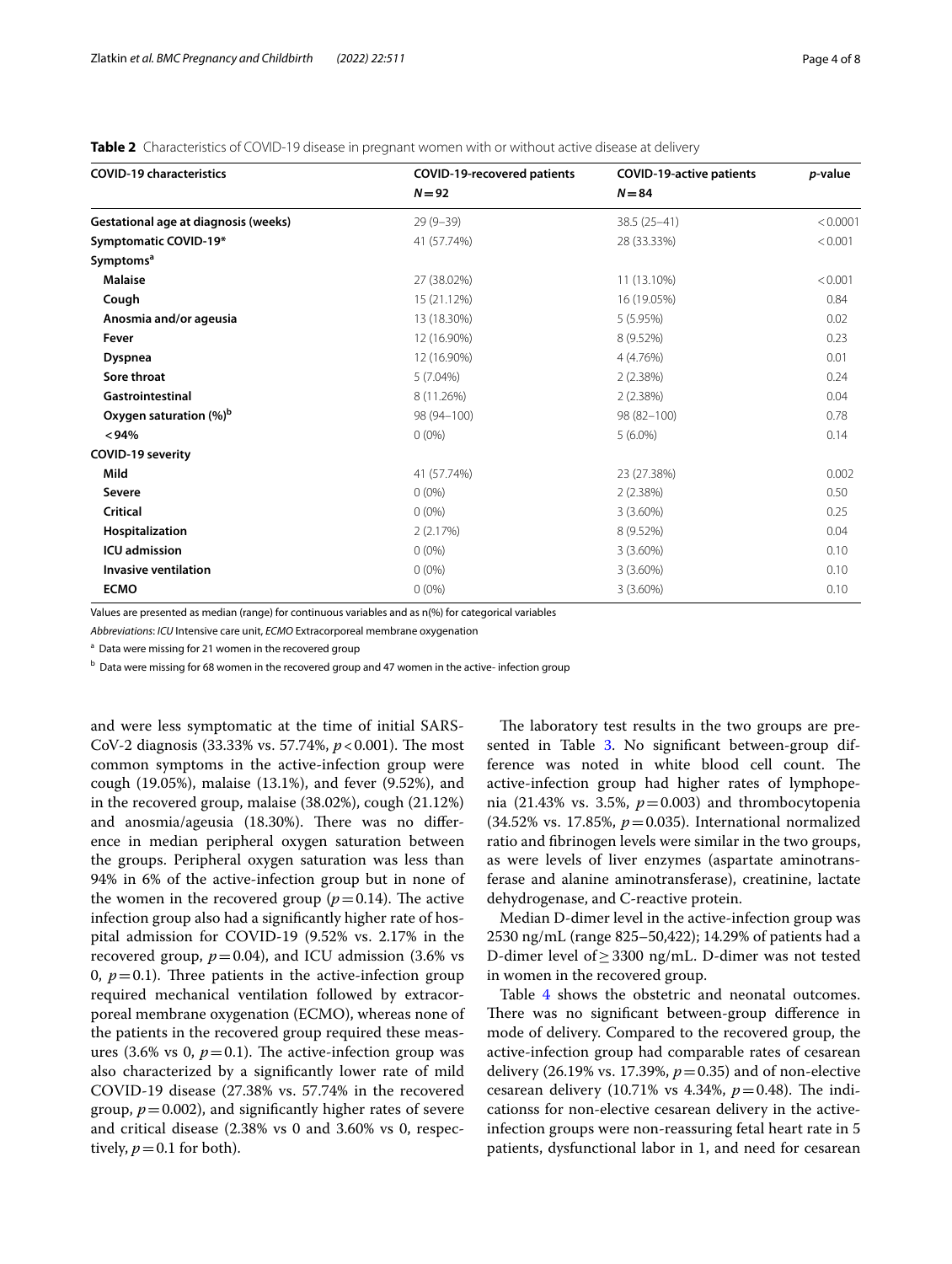<span id="page-4-0"></span>

| <b>Table 3</b> Peripartum blood analysis in pregnant women with or without active disease at delivery |
|-------------------------------------------------------------------------------------------------------|
|-------------------------------------------------------------------------------------------------------|

| <b>Blood parameters</b>                            | COVID-19- recovered patients | <b>COVID-19- active patients</b><br>$N = 84$ | <i>p</i> -value |
|----------------------------------------------------|------------------------------|----------------------------------------------|-----------------|
|                                                    | $N = 92$                     |                                              |                 |
| WBC (K/micL), <sup>a</sup> highest measured        | 12.35 (7.33-20.4)            | $10.2(5.69 - 21.7)$                          | 0.0064          |
| $WBC \geq 15$ K/micL                               | 10 (17.85%)                  | 8 (9.52%)                                    | 0.02            |
| Lymphocytes (K/micL), <sup>a</sup> lowest measured | $1.7(0.6 - 3.7)$             | $1.3(0.3 - 3.6)$                             | < 0.0001        |
| Lymphocytes < 1 K/micL                             | $2(3.5\%)$                   | 18 (21.43%)                                  | 0.003           |
| Hemoglobin (g/dL), lowest measured                 | $11.4(6.8 - 14.1)$           | $10.9(6.2 - 13.6)$                           | 0.09            |
| Hemoglobin < $10$ g/dL                             | 15 (26.78%)                  | 23 (27.38%)                                  |                 |
| Platelets (K/micL), <sup>a</sup> lowest measured   | 199.5 (85-356)               | $161(27 - 352)$                              | < 0.001         |
| Platelets < 150 K/micL                             | 10 (17.85%)                  | 29 (34.52%)                                  | 0.03            |
| INR, highest measured <sup>b</sup>                 | $0.95(0.9 - 0.99)$           | $0.97(0.86 - 1.23)$                          | 0.08            |
| INR > 1.1                                          | $0(0\%)$                     | 6(7.14%)                                     | 0.57            |
| Fibrinogen (mg/dL), lowest measured <sup>c</sup>   | 640.5 (193-833)              | 587 (156-837)                                | 0.062           |
| Fibrinogen < 200 mg/dL                             | 1(5.55%)                     | 2(2.77%)                                     | 0.52            |
| AST (U/L), highest measured <sup>d</sup>           | $30(15 - 143)$               | $26(15 - 178)$                               | 0.96            |
| AST > 31 mg/dl                                     | $2(33.33\%)$                 | 16 (37.20%)                                  | 0.85            |
| ALT (U/L), highest measured <sup>e</sup>           | $17(7-375)$                  | $18(6 - 111)$                                | 0.93            |
| ALT > 34 U/L                                       | 2(25%)                       | 10 (22.72%)                                  | 0.88            |
| LDH (U/L), highest measured <sup>t</sup>           | 588.5 (447-892)              | 526 (350-1288)                               | 0.65            |
| $LDH > 600$ U/L                                    | $3(50\%)$                    | 17 40.47%)                                   | 0.65            |
| CRP (mg/dL), highest measured <sup>9</sup>         | 16.5                         | $9.25(1.43 - 21.72)$                         | 0.50            |
| Creatinine (mg/dL), highest measured) <sup>h</sup> | $0.58(0.52 - 0.85)$          | $0.52(0.37 - 0.85)$                          | 0.07            |

Values are presented as median (range) for continuous variables and as n(%) for categorical variables

*Abbreviations*: *WBC* White blood cells, *INR* International normalized ratio, *AST* Aspartate aminotransferase, *ALT* Alanine aminotransferase, *LDH* Lactate dehydrogenase, *CRP* C-reactive protein

<sup>a</sup> Complete blood count data were available for only 56 women in the recovered group

 $^{\rm b}$  Data were available for 9 women in the recovered group and 42 women in the active- infection group

 $\rm ^c$  Data were available for 18 women in the recovered group and 72 women in the active- infection group

<sup>d</sup> Data were available for 6 women in the recovered group and 43 in the active-infection group

<sup>e</sup> Data were available for 8 patients in the recovered group and 44 in the active-infection group

 $^{\mathsf{f}}$  Data were available for 6 women in the recovered group and 42 in the active-infection group

<sup>g</sup> Data were available for one woman on the recovered group and 12 women in the active- infection group

<sup>h</sup> Data were available for 7 women in the recovered group and 45 in the active-infection group

delivery because of severe COVID-19 in 3. Indications in the recovered group were nonreassuring fetal heart rate in 3 patients and dysfinctional labor in 1. The difference in the rate of non-reassuring heart failure between the groups was not statistically significant  $(p=0.48)$ . In the 5 of the 9 women in the active-infection group who underwent non-elective cesarean delivery (55.55%), the indication was unrelated to the COVID-19 disease status.

No signifcant diferences were found between the active-infection and recovered groups in gestational age at delivery (39 weeks in both,  $p=0.71$ ), rate of preterm delivery (10.87% vs 8.33%, respectively,  $p=0.61$ ), and rate of induction of labor (18.48% vs. 20.24%, respectively,  $p=1$ ). Postpartum treatment with LMWH alone or with dexamethasone was signifcantly more common in the active-infection group (76.19% vs. 10.87%, *p*<0.001), but antepartum treatment rates in the two groups were

comparable for both drugs. There was no between-group diference in median length of hospitalization.

Comparison of perinatal outcomes between the groups yielded no signifcant diference in birthweight, birthweight percentile, rate of SGA infants, rate of 1-min and 5-min Apgar score<7, median umbilical cord pH, and rate of NICU admission. SARS-CoV-2 test was positive in 6 neonates in the active-infection group and in none of the neonates in the recovered group (7.14% vs. 0%,  $p < 0.001$ ).

#### **Discussion**

In the present study, we compared women with an active intrapartum SARS-CoV-2 infection with women who had contracted SARS-CoV-2 infection during pregnancy but recovered by the time of delivery. There were no statistically signifcant diferences between the groups in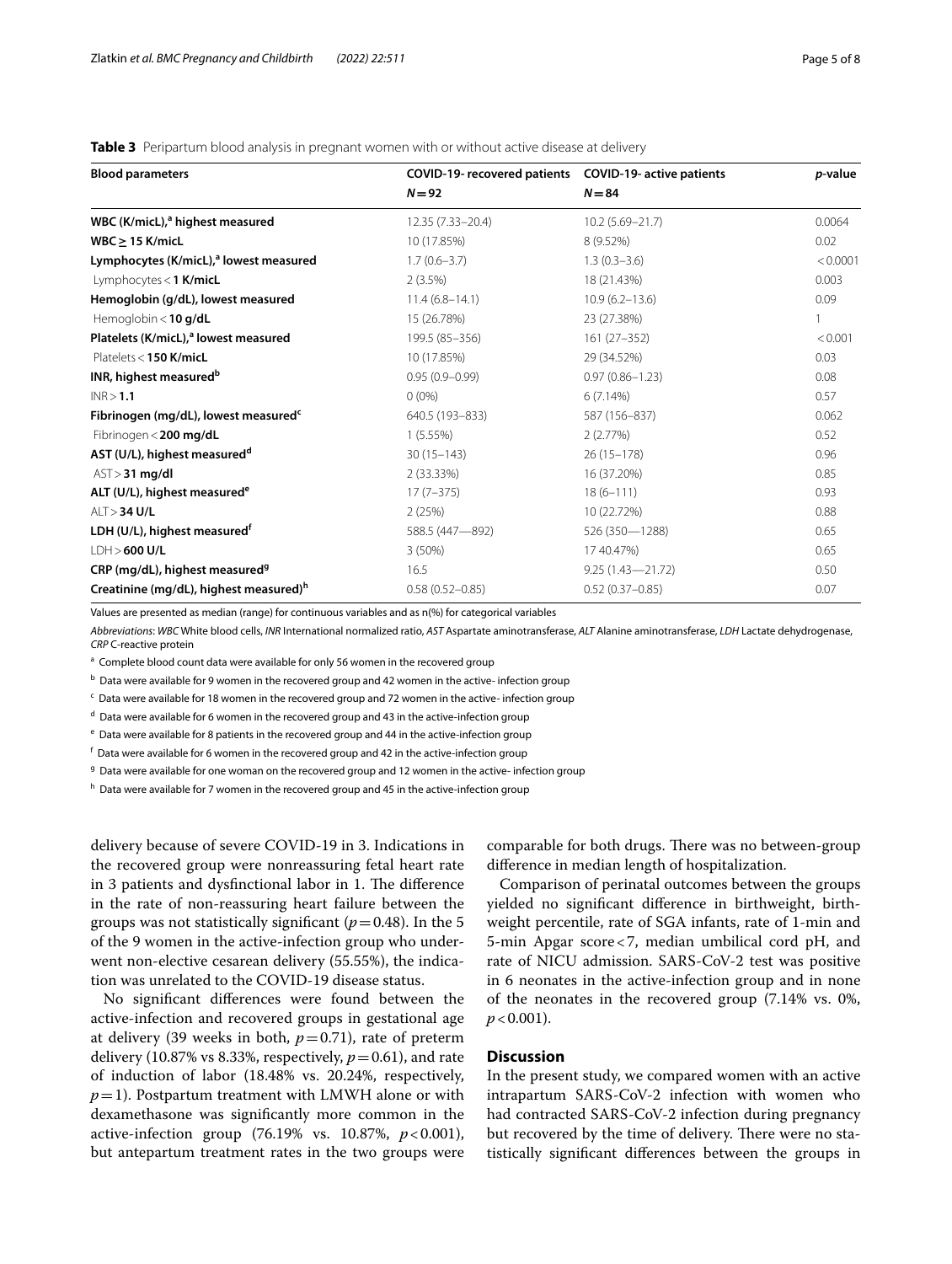| <b>Outcome parameters</b>                  | <b>COVID-19 recovered patients</b> | <b>COVID-19 active patients</b> | p-value |
|--------------------------------------------|------------------------------------|---------------------------------|---------|
|                                            | $N = 92$                           | $N = 84$                        |         |
| Mode of delivery                           |                                    |                                 |         |
| Normal vaginal                             | 73 (79.35%)                        | 59 (70.24%)                     | 0.35    |
| <b>Assisted vaginal</b>                    | 3(3.26%)                           | 3 (3.57%)                       | 0.35    |
| Cesarean                                   | 16 (17.39%)                        | 22 (26.19%)                     | 0.35    |
| Indication for cesarean delivery           |                                    |                                 |         |
| <b>Elective</b>                            | 12 (13.04%)                        | 13 (15.47%)                     | 0.48    |
| Non-elective                               | 4 (4.34%)                          | $9(10.71\%)$                    | 0.48    |
| <b>COVID-19-related indications</b>        | $0(0\%)$                           | 4 (4.76%)                       | 0.12    |
| <b>Induction of labor</b>                  | 17 (18.48%)                        | 17 (20.24%)                     |         |
| <b>Gestational age at delivery (weeks)</b> | 39 (30-41)                         | $39(28 - 41)$                   | 0.71    |
| Preterm birth (< 37 weeks)                 | 10 (10.87%)                        | 7(8.33%)                        | 0.61    |
| Length of hospitalization (days)           | $4(2-40)$                          | $4(2-60)$                       | 0.77    |
| Antepartum treatment                       | 2(2.17%)                           | 3(3.57%)                        | 0.67    |
| Postpartum treatment                       | 10 (10.87%)                        | 64 (76.19%)                     | < 0.001 |
| Neonatal gender, male                      | 46 (50%)                           | 31 (36.9%)                      | 0.09    |
| Birthweight (grams)                        | 3162 (1250-4206)                   | 3214 (780-4082)                 | 0.42    |
| Neonatal weight percentile (%)             | $53(3-99)$                         | 56 (4-99)                       | 0.53    |
| Small for gestational age                  | 8 (8.70%)                          | 5 (5.95%)                       | 0.57    |
| Large for gestational age                  | 11 (11.96%)                        | 10 (11.90%)                     | 1       |
| 1-min Apgar < 7                            | 1 (1.09%)                          | 5 (5.95%)                       | 0.10    |
| 5-min Apgar < 7                            | $1(1.09\%)$                        | 3 (3.57%)                       | 0.35    |
| Cord pH                                    | 7.32 (6.98-7.52)                   | $7.3(7.1 - 7.39)$               | 0.12    |
| pH < 7.2                                   | 4 (4.35%)                          | 2(2.38%)                        |         |
| <b>NICU</b> admission                      | 7(7.61%)                           | 8 (9.52%)                       |         |
| SARS-CoV-2-positive neonate                | $0(0\%)$                           | 6(7.14%)                        | < 0.001 |

<span id="page-5-0"></span>**Table 4** Obstetric and neonatal outcomes in pregnant women with or without active disease at delivery

Values are presented as median (range) for continuous variables and as n(%) for categorical variables

*Abbreviations*: *NICU* Neonatal intensive care unit

adverse maternal, obstetrical, or perinatal outcomes with the exception of higher rates of postpartum treatment and of SARS-CoV-2-positive neonates in the activeinfection group. Women in the active infection-group showed a trend of higher rates of severe and critical COVID-19 disease, ICU admission, mechanical ventilation, preterm delivery, and emergent caesarean deliveries mostly related to COVID-19 severity (and not for obstetrical indications).

Although the two groups had similar baseline characteristics, their COVID-19 features differed. The activeinfection group was composed mostly of asymptomatic women who were diagnosed on routine screening at hospital admission whereas a large proportion of the recovered group had sought medical care for symptoms. However, by the time of delivery, the recovered group was completely asymptomatic whereas 5 women in the active-infection group had severe disease, including 3 (3.6%) with critical disease requiring ICU admission. Overall, the rate of caesarean delivery was very high [[15\]](#page-7-10) in the active-infection group, reaching 26.19%, and nearly half these procedures (40.9%) were performed for non-elective indications. By comparison, 17.39% of the recovered group underwent cesarean delivery, and about one-fourth of the procedures (26.2%) were for nonelective indications. The 3 patients in the active-infection group who required treatment in the ICU accounted for about one-fourth of the patients who had a cesarean delivery – which was performed so they could undergo more aggressive treatment for the disease, including prone positioning and ECMO. Thus, it is clear that the severity of disease dictated the mode of delivery. Similarly, three out of seven (42.85%) preterm births in the active infection group were iatrogenic and only induced in order to allow more treatment options for the maternal severe infection.

The WAPM study group reported an astoundingly high rate of 11.1% for ICU admissions in pregnant women with SARS-CoV-2 infection [\[5](#page-7-4)] and a meta-analysis by Allotey et al. [\[16\]](#page-7-11) found that pregnant women with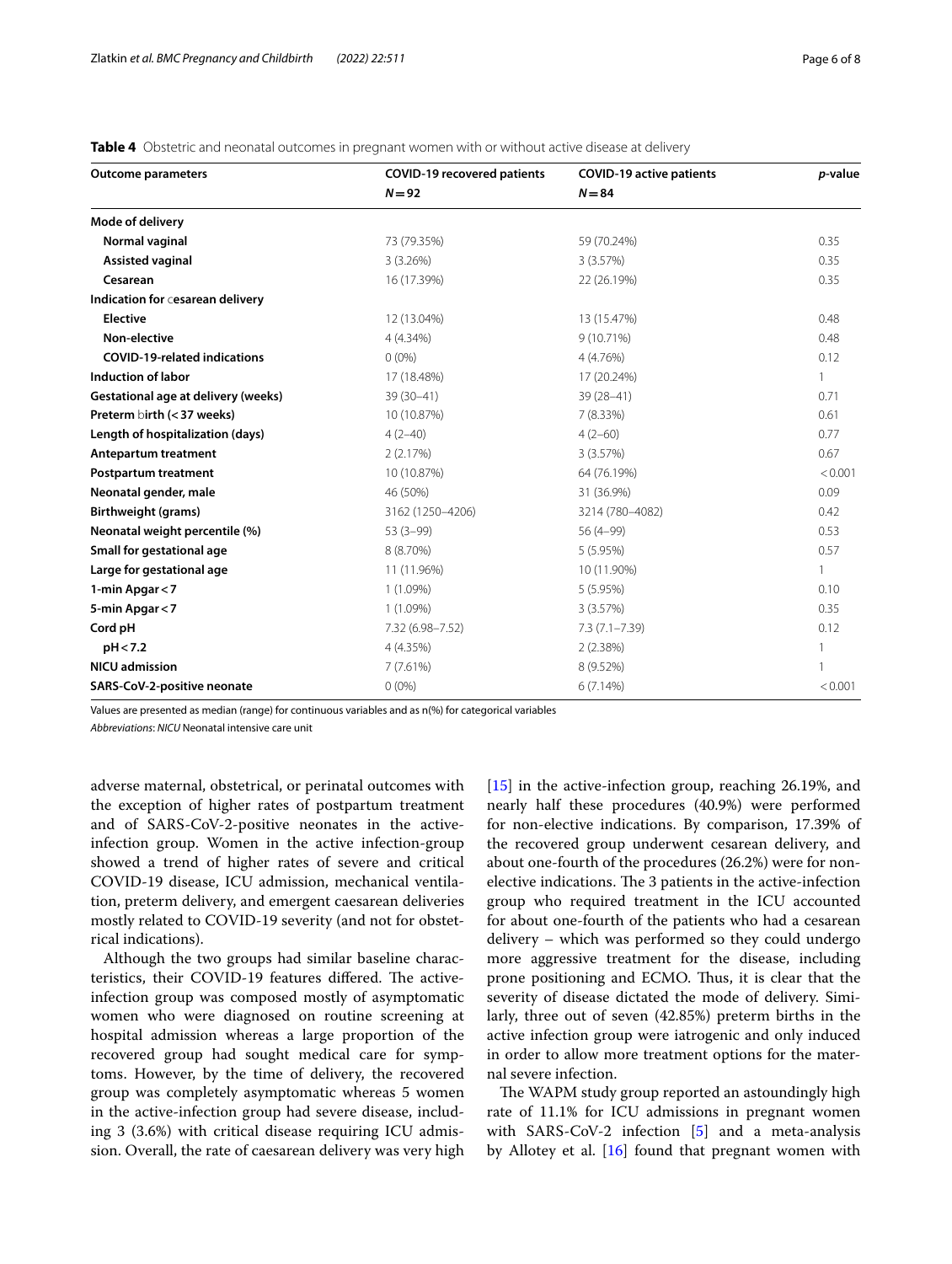COVID-19 had twice the likelihood of being admitted to the ICU than COVID-19-positive non-pregnant women. Our fnding that none of the women in the recovered group were admitted to the ICU supports the notion that at the time of delivery, this group resembled the general pregnant population. This assumption is supported by the fnding that rates of caesarean and preterm delivery were lower in the recovered group (17.39% and 10.87%, respectively) than in patients with COVID-19 reported in the literature (33%-91% and 12%-21%, respectively) [[9,](#page-7-12) [17,](#page-7-13) [18](#page-7-14)], and were closer to the values reported in the general population (19.1% and 10.6%, respectively) [\[19](#page-7-15), [20\]](#page-7-16). The majority of these women had full-term deliveries and were hospitalized for a short term thereafter; those hospitalized longer had obstetric indications unrelated to COVID-19.

 We expected that women with COVID-19, even with mild to moderate disease, might be more likely to undergo induction of labor at term because of concerns about disease aggravation. Nevertheless, we found no between-group difference for this parameter. This might be explained by the large proportion of women in the active-infection group who were asymptomatic on presentation to the obstetric emergency room in active labor and were diagnosed only on routine screening according to hospital policy. Therefore, they did not require induction of labor in any case.

Of note, our results show that almost half the women in the recovered group were symptomatic, while the majority of women in the active infection group were asymptomatic. Bearing in mind that symptomatic disease is described as a possible marker for higher risk of perinatal complications [[21\]](#page-7-17), it is interesting that our study suggests otherwise.

Parturients with COVID-19, regardless of the status of the infection or severity of the disease, give birth in an isolated delivery room, usually unescorted by a family member. This experience can be difficult, especially for nulliparous women, and might potentially afect the postpartum period. From the caregiver aspect, the physical distancing from the patient along with the logistics required to enter the delivery room and perform the examination, may plausibly lead to unfavourable obstetric outcomes.

Analysis of neonatal parameters yielded no signifcant diferences in median birthweight, birthweight percentile, and proportion of SGA neonates. Rates of SGA were low: 5.95% in the active-infection group and 8.75 in the recovered group. Accordingly, Mullins et al. [[22](#page-7-18)] showed that SGA rates in pregnancies complicated by COVID-19 were comparable to those in in pre-COVID-19 registries.

The 7.4% rate of SARS-CoV-2-positive neonates in the active infection group was higher than the reported 2.5% overall risk of neonatal infection in women with symp-

tomatic disease  $[23]$  $[23]$ . This findings can be explained by our screening routine which identifes asymptomatic patients, who are as infectious as their symptomatic counterparts [\[24](#page-7-20)]. Additionally, several studies suggested that neonatal infection rates may be higher in women with symptomatic COVID-19 [\[25–](#page-7-21)[27\]](#page-7-22), possibly because of the higher viral load and longer virus-shedding period which could contribute to viral transmission from mother to newborn [\[28\]](#page-7-23). It should also be noted that in our cohort, the majority of neonates born to recovered mothers were not tested for SARS-CoV-2, and those that were tested were frequently only swabbed once. By contrast, all neonates born to actively infected mothers were tested twice, 24 and 48 h after delivery. Therefore, some SARS-CoV-2-positive neonates in the recovered group may have been missed, especially those neonates born to women with a recent infection.

#### **Strengths and limitations**

The main strengths of this study are the methodology and setting. To the best of our knowledge, there are no prior studies comparing women with active COVID-19 at the time of delivery with women who had recovered from the infection. Furthermore, as all pregnant women who are hospitalized at our institution are routinely screened for SARS-CoV-2, the active infection group is representative of the spectrum of disease severity in this population. The recovered group, on the other hand, consisted of women who were infected at any time during pregnancy, and was therefore relatively heterogenic group.

The main limitation of this study is its retrospective design. It was especially challenging to collect data regarding COVID-19 symptoms in the recovered group owing to the risk of recall bias. Additionally, it is possible that our study was underpowered by the small patient groups. Further larger scale studies are needed to corroborate our fndings.

#### **Conclusion**

We did not fnd a statistically signifcant diference between pregnant patients with an active SARS-CoV-2 infection at delivery and recovered COVID-19 pregnant women in terms of obstetric and perinatal complications. These findings suggest that labor and delivery is safe in women with an active SARS-CoV-2 infection. However, the women with an active infection showed a trend to more severe and critical COVID-19 disease, higher rates of ICU admission and mechanical ventilation, and a higher rate of cesarean delivery, especially caesarean delivery for non-elective, COVID-related indications.